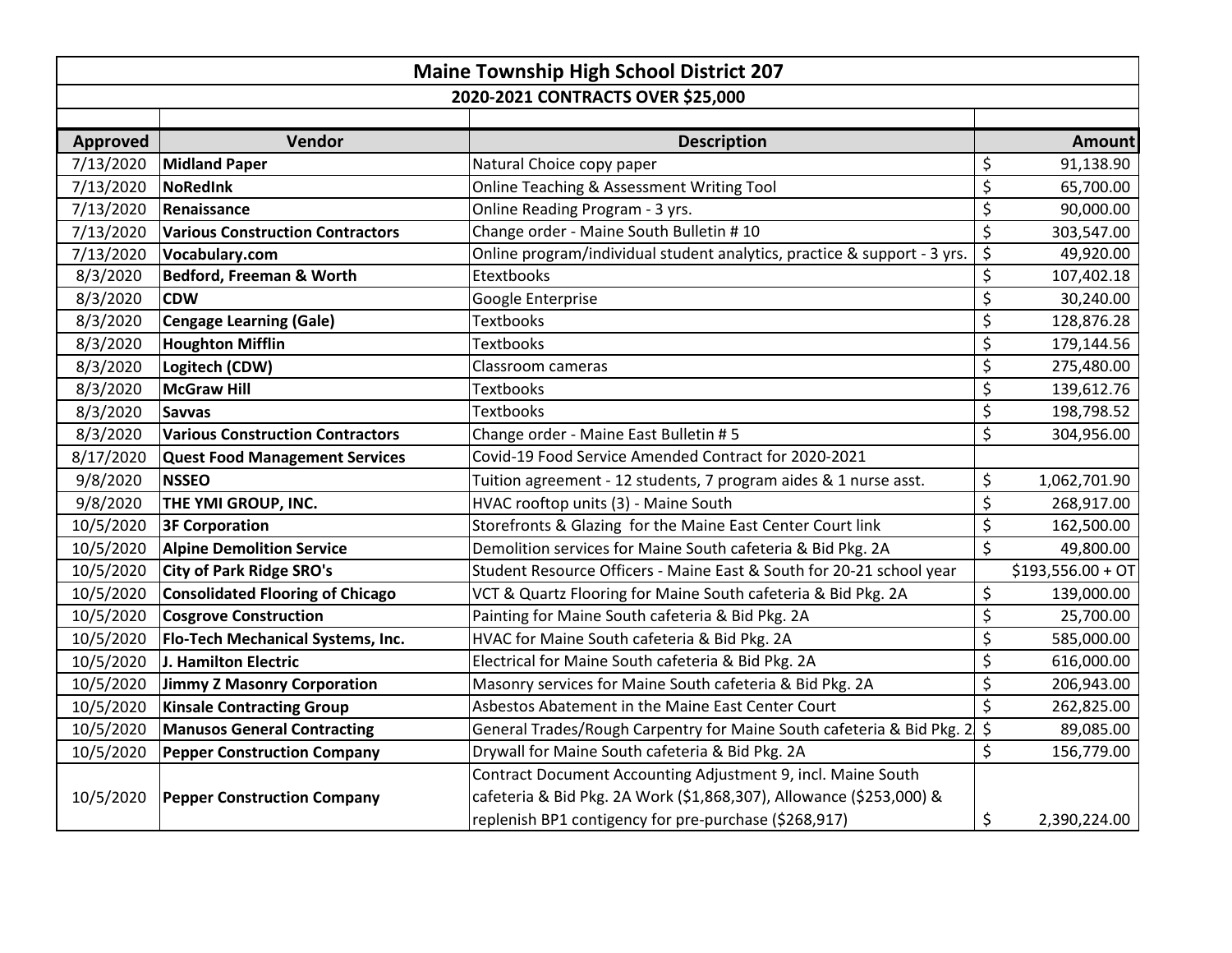| <b>Approved</b> | Vendor                                   | <b>Description</b>                                                      | <b>Amount</b>      |
|-----------------|------------------------------------------|-------------------------------------------------------------------------|--------------------|
| 10/5/2020       |                                          | Contract Document Accounting Adjustment 10, incl. Maine East Center     |                    |
|                 |                                          | Court link (\$324,600) and Allowance (\$85,000) Cafeteria & Bid Pkg. 2A |                    |
|                 | <b>Pepper Construction Company</b>       | Work (\$1,868,307), Allowance (\$253,000) & replenish BP1 contigency    |                    |
|                 |                                          | for pre-purchase (\$268,917)                                            | \$<br>409,600.00   |
| 10/5/2020       | T.A. Bowman Constructiors, LLC           | Structural Steel for the Maine East Center Court link                   | \$<br>162,100.00   |
| 11/2/2020       | <b>Colfax Corporation</b>                | 2021 Asbestos Abatement at Maine East, alt. #1 if necessary             | \$<br>549,000.00   |
| 11/2/2020       | <b>Husar Abatement</b>                   | 2021 Asbestos Abatement at Maine West                                   | \$<br>838,000.00   |
| 11/2/2020       | <b>Kinsale Contracting</b>               | 2021 Asbestos Abatement at Maine South, Alt. #1 if accepted             | \$<br>751,512.00   |
| 12/7/2020       | <b>US Games</b>                          | <b>Polar Heart Rate Monitors</b>                                        | \$<br>509,497.00   |
|                 | 12/21/2020 E & K Chicago                 | <b>Acoustical Ceilings at Maine East</b>                                | \$<br>742,326.00   |
|                 | 12/21/2020 E & K Chicago                 | <b>Acoustical Ceilings at Maine South</b>                               | \$<br>453,401.00   |
|                 | 12/21/2020 E & K Chicago                 | <b>Acoustical Ceilings at Maine West</b>                                | \$<br>799,293.00   |
|                 | 12/21/2020 3F Corporation                | <b>Aluminum and Glass at Maine East</b>                                 | \$<br>138,000.00   |
|                 | 12/21/2020   Reliant Contract Glass Inc. | Aluminum and Glass at Maine South                                       | \$<br>232,400.00   |
|                 |                                          | Aluminum and Glass at Maine West, Alt. #1 - rep. of the classroom       |                    |
|                 | <b>Northern Glass Inc.</b>               | clerestory with walls in areas A&B (\$23,500), Alt #4 - Reglazing the   |                    |
| 12/21/2020      |                                          | existing clerestory in area B gym (\$80,000), Alt. #5 - reglazing the   |                    |
|                 |                                          | exterior wall (\$80,000), Alt #6A for area D clerestory rep. in the     |                    |
|                 |                                          | exterior wall (\$168,4000)                                              | \$<br>709,500.00   |
| 12/21/2020      | <b>Pepper Construction Company</b>       | Carpentry/General Trades at Maine East                                  | \$<br>1,550,031.00 |
| 12/21/2020      | <b>Manusos General Contracting</b>       | Carpentry/General Trades at Maine South, Alt #7 for new fieldhouse      |                    |
|                 |                                          | door (\$57,995)                                                         | \$<br>1,325,326.00 |
|                 | <b>Hargrave Builders</b>                 |                                                                         |                    |
| 12/21/2020      |                                          | Carpentry/General Trades at Maine West, Alt #1 rep. of classroom        |                    |
|                 |                                          | clerestory with walls in areas A & B (\$25,000), Alt #7, areas B &C,    |                    |
|                 |                                          | providing MechoShade System w/optional fascia (\$45,430)                | \$<br>1,089,730.00 |
| 12/21/2020      | <b>Pepper Construction Co.</b>           | Cast in Place Concrete at Maine East                                    | \$<br>412,950.00   |
| 12/21/2020      | <b>Schaefges Brothers, Inc.</b>          | Cast in Place Concrete at Maine South                                   | \$<br>194,000.00   |
|                 | 12/21/2020   TOR Construction            | Cast in Place Concrete at Maine West                                    | \$<br>999,800.00   |
| 12/21/2020      | <b>Break Thru</b>                        | Demolition work at Maine East & Alt. #1 for HVAC in the auto shop       |                    |
|                 |                                          | (56,000)                                                                | \$<br>1,856,000.00 |
| 12/21/2020      | <b>Alpine Demotion</b>                   | Demolition work at Maine South                                          | \$<br>1,147,800.00 |
|                 | <b>Break Thru</b>                        | Demolition work at Maine West & Alt. #1 repl. of the classroom          |                    |
|                 |                                          | clerestory with walls in areas A&B (\$2,000)                            | \$<br>1,577,000.00 |
|                 | 12/21/2020 Pepper Construction Company   | <b>Drywall</b> at Maine East                                            | \$<br>1,525,348.00 |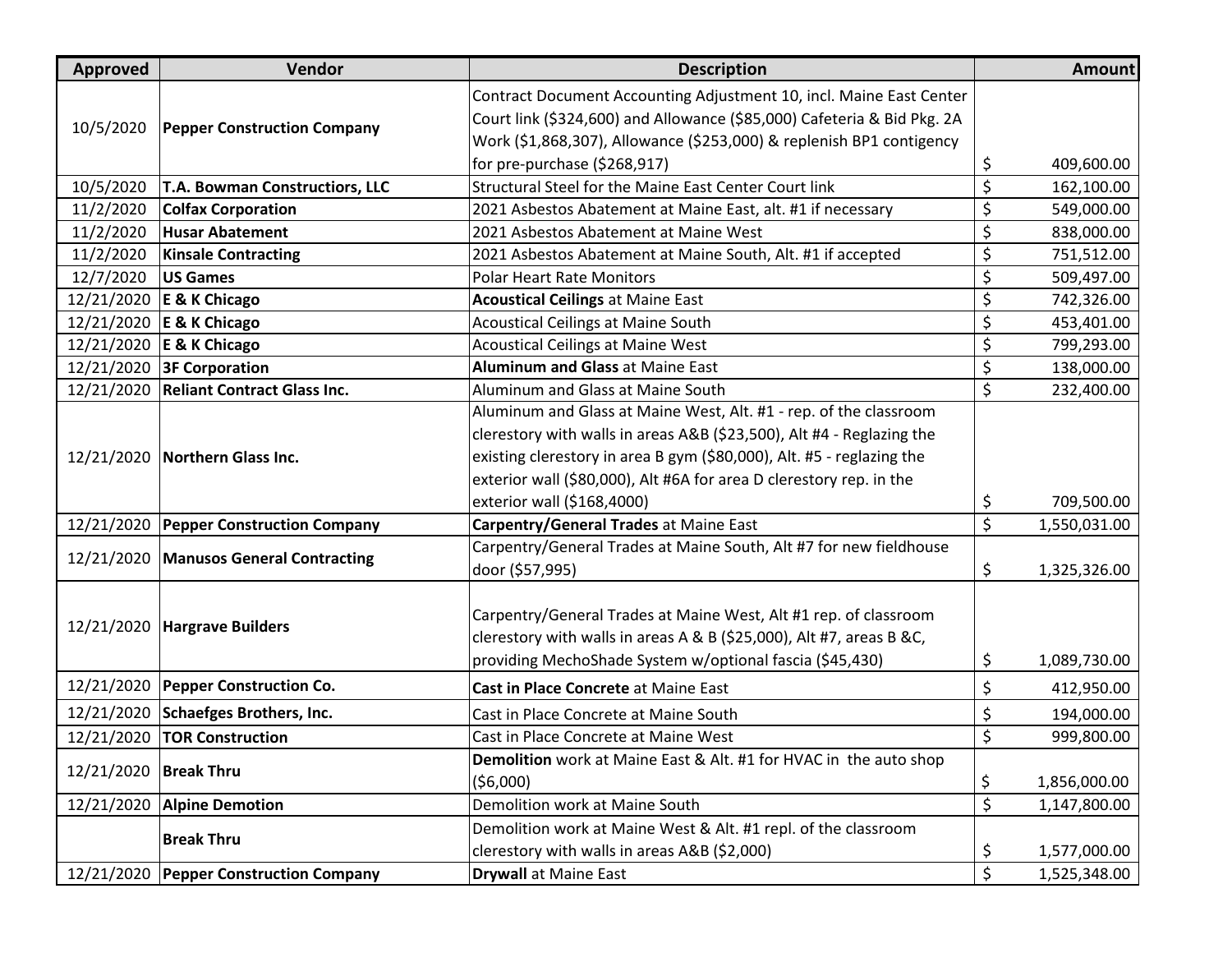| Approved               | Vendor                                                | <b>Description</b>                                                          |         | <b>Amount</b> |
|------------------------|-------------------------------------------------------|-----------------------------------------------------------------------------|---------|---------------|
| 12/21/2020             | <b>LJ Morse</b>                                       | Drywall at Maine South                                                      | \$      | 1,210,940.00  |
| 12/21/2020   LJ Morse  |                                                       | Drywall at Maine West, Alt. #1 rep of the classroom clerestory with         |         |               |
|                        |                                                       | wall areas A&B (\$6,500)                                                    | \$      | 2,135,827.00  |
| 12/21/2020             | <b>Berger Excavating</b>                              | <b>Earthwork at Maine West</b>                                              | \$      | 623,000.00    |
|                        | 12/21/2020   Fitzgerald's Electrical Contracting Inc. |                                                                             |         |               |
|                        |                                                       | <b>Electrical</b> at Maine East & Alt. #1 for HVAC in the Auto Shop (6,000) | \$      | 6,980,000.00  |
| 12/21/2020             | <b>McWilliams Electric</b>                            | <b>Electrical at Maine South</b>                                            | \$      | 6,477,100.00  |
|                        | 12/21/2020   Hypower Electric                         | <b>Electrical at Maine West</b>                                             | \$      | 7,310,000.00  |
| 12/21/2020             | <b>Chicago Elevator and Lift Inc.</b>                 | <b>Elevator at Maine West</b>                                               | \$      | 252,000.00    |
| 12/21/2020             | <b>Built Best Fence</b>                               | Fencing at Maine West                                                       | \$      | 360,307.00    |
| 12/21/2020   H21 Group |                                                       | Gym Equipment at Maine South                                                | \$      | 234,405.00    |
| 12/21/2020             | The Boelter Companies                                 | Kitchen Equipment at Maine East                                             | \$      | 549,452.00    |
| 12/21/2020             | <b>The Boelter Companies</b>                          | Kitchen Equipment at Maine South                                            | \$      | 572,402.00    |
|                        | 12/21/2020 The Boelter Companies                      | Kitchen Equipment at Maine West                                             | \$      | 523,430.00    |
| 12/21/2020             | <b>Mastership Construction</b>                        | <b>Masonry at Maine East</b>                                                | \$      | 1,307,000.00  |
|                        | 12/21/2020 Rasco Masonry                              | Masonry at Maine South                                                      | \$      | 985,000.00    |
| 12/21/2020             | <b>MPZ Masonry Inc.</b>                               | Masonry at Maine West                                                       | \$      | 545,100.00    |
| 12/21/2020             | <b>Amber Mechanical Contractors</b>                   | Mechanical/HVAC base bid at Maine East, Alt. #1 HVAC in auto shop           |         |               |
|                        |                                                       | (\$122,000)                                                                 | \$      | 9,265,000.00  |
| 12/21/2020             | <b>Amber Mechanical Contractors</b>                   | Mechanical/HVAC base bid at Maine South                                     | \$      | 5,533,000.00  |
| 12/21/2020             | <b>MG Mechanical</b>                                  | Mechanical/HVAC at Maine West                                               | \$      | 10,500,000.00 |
|                        | 12/21/2020   O'Sullivan Plumbing                      | <b>Plumbing at Maine East</b>                                               | \$      | 1,960,080.00  |
| 12/21/2020             | <b>Caldwell Plumbing</b>                              | Plumbing at Maine South                                                     | \$      | 1,456,000.00  |
| 12/21/2020             | <b>Triton Plumbing</b>                                | Plumbing at Maine West                                                      | \$      | 2,090,000.00  |
| 12/21/2020             | <b>Bennett &amp; Brosseau Roofing Inc.</b>            | <b>Roofing at Maine East</b>                                                | \$      | 226,500.00    |
|                        | 12/21/2020   Bennett & Brosseau Roofing Inc.          | Roofing at Maine South                                                      | \$      | 75,100.00     |
|                        | 12/21/2020   Bennett & Brosseau Roofing Inc.          | Roofing at Maine West                                                       | \$      | 136,100.00    |
|                        | 12/21/2020 Abbey Paving                               | <b>Site Concrete at Maine West</b>                                          | \$      | 228,565.00    |
|                        | 12/21/2020 Spray Insulations, Inc.                    | Spray on Firespoofing at Maine South                                        | \$      | 44,410.00     |
|                        | 12/21/2020 Midwest Fireproofing                       | Spray on Firespoofing at Maine West                                         | $\zeta$ | 50,000.00     |
|                        | 12/21/2020   K & K Iron Works                         | <b>Steel at Maine East</b>                                                  | \$      | 695,000.00    |
|                        | 12/21/2020   K & K Iron Works                         | Steel at Maine South                                                        | \$      | 149,200.00    |
|                        | 12/21/2020   K & K Iron Works                         | <b>Steel at Maine West</b>                                                  | \$      | 795,000.00    |
|                        | 12/21/2020 Stuckey Construction Co, Inc.              | <b>Swimming Pool at Maine South</b>                                         | \$      | 597,900.00    |
| 12/21/2020             | <b>Consolidated Flooring of Chicago</b>               | Wood Flooring at Maine South                                                | \$      | 62,900.00     |
| 1/4/2021               | Septran, Inc.                                         | <b>Amended Contract</b>                                                     | \$      | 49,323.36     |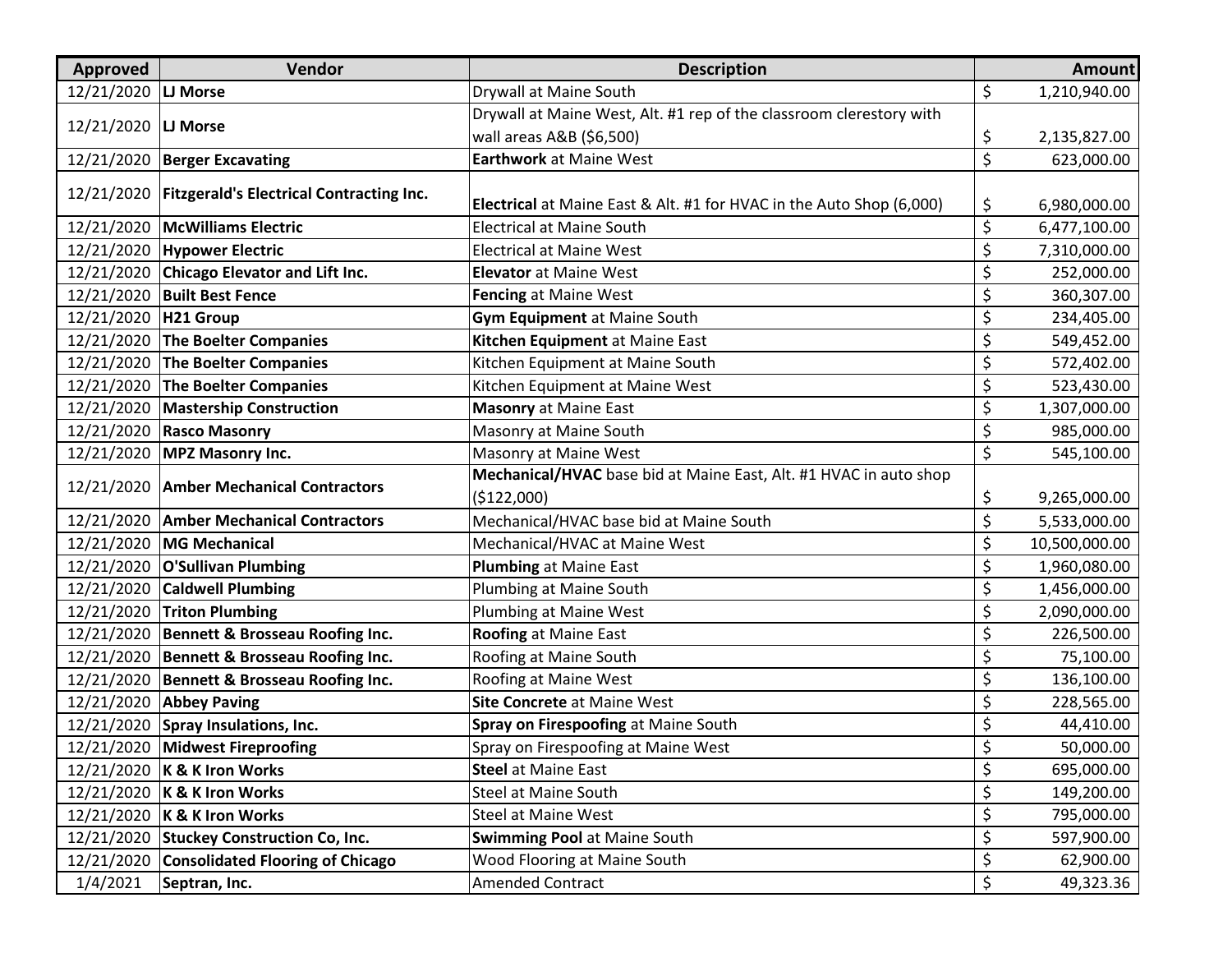| Approved  | Vendor                                       | <b>Description</b>                                                         | <b>Amount</b>       |
|-----------|----------------------------------------------|----------------------------------------------------------------------------|---------------------|
| 1/25/2021 | <b>E&amp;K of Chicago</b>                    | <b>Acoustic Panels at Maine East</b>                                       | \$<br>95,032.00     |
| 1/25/2021 | <b>Just Rite</b>                             | <b>Acoustic Panels at Maine South</b>                                      | \$<br>145,000.00    |
| 1/25/2021 | <b>E&amp;K of Chicago</b>                    | <b>Acoustic Panels at Maine West</b>                                       | \$<br>60,000.00     |
| 1/25/2021 | <b>Laub Construction Inc.</b>                | <b>Carpentry and General Trades at Maine East</b>                          | \$<br>884,000.00    |
| 1/25/2021 | <b>Hargrave Builders</b>                     | Carpentry and General Trades at Maine South                                | \$<br>745,450.00    |
| 1/25/2021 | <b>Laub Construction Inc.</b>                | Carpentry and General Trades at Maine West                                 | \$<br>992,000.00    |
| 1/25/2021 | <b>Commercial Carpet</b>                     | Carpet and Resilient Flooring at Maine East                                | \$<br>1,142,020.00  |
| 1/25/2021 | <b>Consolidated Flooring of Chicago</b>      | Carpet and Resilient Flooring at Maine South & Alt. 12 locker room wash \$ | 820,995.00          |
| 1/25/2021 | <b>Consolidated Flooring of Chicago</b>      | Carpet and Resilient Flooring at Maine West                                | \$<br>1,361,872.00  |
| 1/25/2021 | <b>Northern Illinois Terrazzo &amp; Tile</b> | <b>Ceramic Tile at Maine East</b>                                          | \$<br>318,700.00    |
| 1/25/2021 | <b>Northern Illinois Terrazzo &amp; Tile</b> | Ceramic Tile at Maine South                                                | \$<br>322,000.00    |
| 1/25/2021 | Northern Illinois Terrazzo & Tile            | Ceramic Tile at Maine West                                                 | \$<br>452,200.00    |
| 1/25/2021 | <b>CCI Flooring</b>                          | <b>Epoxy Flooring at Maine East</b>                                        | \$<br>12,500.00     |
| 1/25/2021 | <b>Artlow Systems</b>                        | Epoxy Flooring at Maine South & Alt. 12 locker reoom washroom finishe \$   | 110,458.00          |
| 1/25/2021 | <b>Cosgrove Construction</b>                 | Painting at Maine East                                                     | \$<br>530,000.00    |
| 1/25/2021 | <b>Five Star Decorating</b>                  | Painting at Maine South, incl. Alt. 12 locker room washroom finishes &     |                     |
|           |                                              | Alt. 13 for electrostatic painting of some lockers                         | \$<br>341,100.00    |
| 1/25/2021 | <b>Five Star Decorating</b>                  | Painting at Maine West                                                     | \$<br>451,300.00    |
| 1/25/2021 | <b>Kiefer USA - Speciality Flooring</b>      | Sports Flooring at Maine East                                              | \$<br>370,810.00    |
| 1/25/2021 | <b>Kiefer USA - Speciality Flooring</b>      | Sports Flooring at Maine South                                             | \$<br>641,540.00    |
| 1/25/2021 | John Caretti & Company                       | Terrazzo at Maine East                                                     | \$<br>39,360.00     |
| 1/25/2021 | John Caretti & Company                       | Terrazzo at Maine South                                                    | \$<br>70,400.00     |
| 1/25/2021 | John Caretti & Company                       | Terrazzo at Maine West                                                     | \$<br>9,880.00      |
| 1/25/2021 | <b>Kiefer USA - Speciality Flooring</b>      | <b>Wood Floor Refinishing at Maine East</b>                                | \$<br>22,040.00     |
| 1/25/2021 | <b>ProStar Surfaces</b>                      | Wood Floor Refinishing at Maine West                                       | \$<br>26,200.00     |
| 2/1/2021  | <b>Herff Jones</b>                           | Yearbook production at Maine West - 3 yr. contract                         | \$<br>40,142.00     |
| 2/1/2021  | <b>Pepper Construction Company</b>           | Accounting Adjustment 11 for Bid Package 2                                 | \$<br>87,327,535.00 |
| 2/1/2021  | <b>Pepper Construction Company</b>           | Accounting Adjustment 12 for Bid Package 2.5                               | \$<br>10,404,657.00 |
| 2/22/2021 | Valor Technologies, Inc.                     | Asbestos Abatement in the Maine West Rotu;nda Lower Level Flooring         | \$<br>98,800.00     |
| 2/22/2021 | <b>Lowery McDonnell Company</b>              | Teacher Furniture inc. delivery & installation - NCPA Joint Purchasing     |                     |
|           |                                              | Cooperative Contract NCPA07-44                                             | \$<br>56,289.00     |
| 2/22/2021 | <b>Frank Cooney Company</b>                  | Lecterns, storage cabinets & tables - NCPA Joint Purchasing                |                     |
|           |                                              | Cooperative Contract #07                                                   | \$<br>203,317.59    |
| 3/1/2021  | A-1 Roofing                                  | Roofing repairs at the Administration Center and Maine West                | \$<br>355,000.00    |
| 3/1/2021  | A-1 Roofing                                  | Roofing repairs at Maine East                                              | \$<br>1,540,900.00  |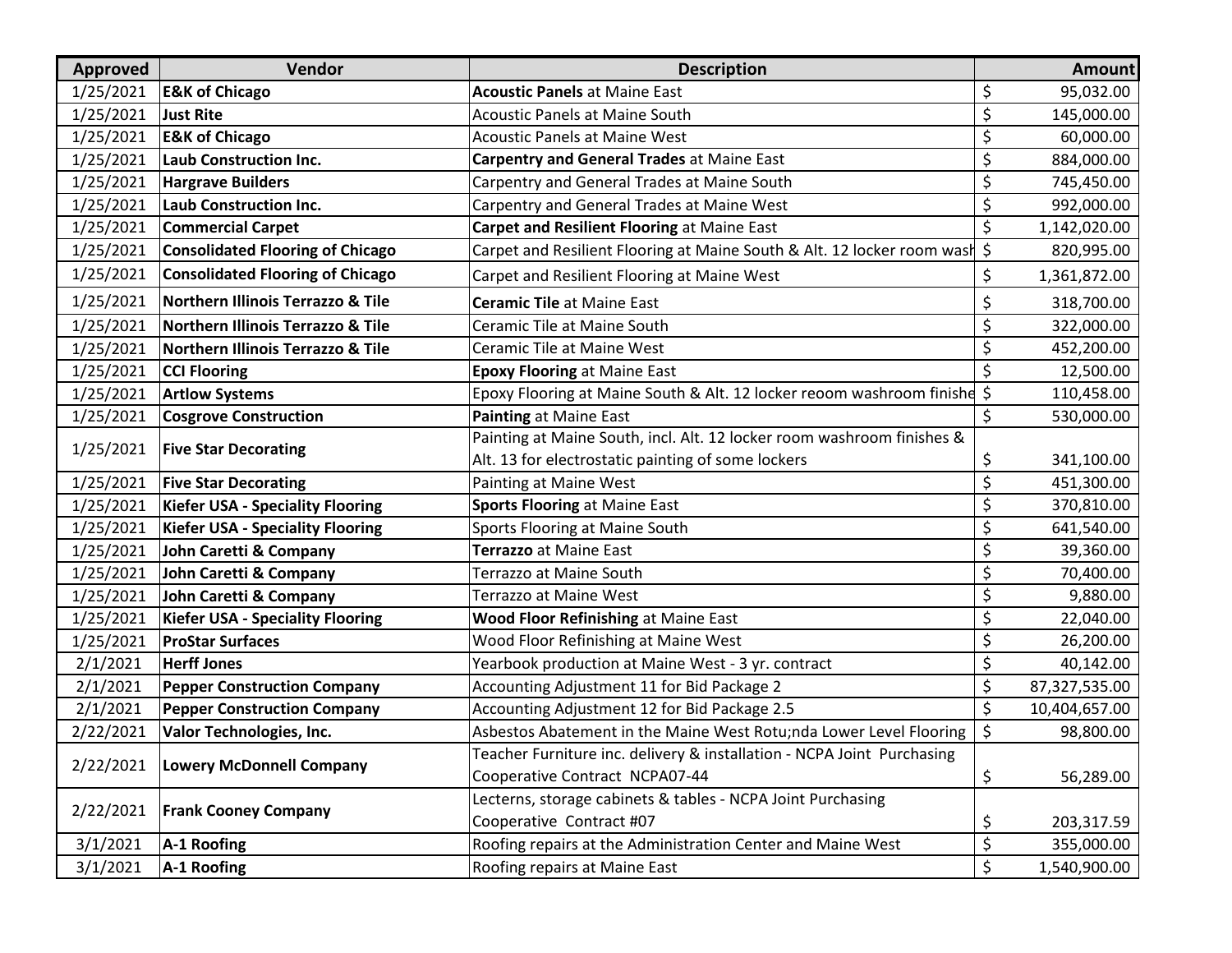| <b>Approved</b> | Vendor                              | <b>Description</b>                                                                     |         | <b>Amount</b> |
|-----------------|-------------------------------------|----------------------------------------------------------------------------------------|---------|---------------|
| 3/1/2021        | <b>Elens &amp; Maichen Roofing</b>  | Roofing repairs at Maine South                                                         | \$      | 1,115,480.00  |
| 3/1/2021        | StruxC-MC, LLC                      | Masonry repairs at Maine West                                                          | \$      | 149,964.00    |
| 3/1/2021        | <b>iWeiss LLC</b>                   | Removal & replacement of the Theater Rigging at Maine South                            | \$      | 301,500.00    |
| 3/1/2021        | <b>Pepper Construction Company</b>  | Accounting Adjustment 13 for Year 4                                                    | \$      | 1,475,912.00  |
| 4/5/2021        | <b>Constellation</b>                | 40-month contract agreement for green electricity supply                               |         |               |
| 4/5/2021        | <b>Jostens</b>                      | 3-yr. software extension for Maine East Yearbooks                                      |         |               |
| 4/5/2021        | <b>Skyward</b>                      | 3-yr. extension for finance & human resocurce software                                 | \$      | 110,112.00    |
| 4/5/2021        | <b>Frank Cooney Company</b>         | 118 classroom bookcases purchased through the NCPA Joint                               |         |               |
|                 |                                     | Purchasing Cooperative Contract #07                                                    | \$      | 25,376.60     |
| 4/5/2021        | <b>Field Turf</b>                   | Removal & replacement of the stadium turf at Maine South                               | \$      | 590,182.00    |
| 5/3/2021        | <b>Ali Hearn</b>                    | Consultant to develop restorative practices, social & emotional learning $\frac{1}{2}$ |         | 33,500.00     |
| 5/3/2021        | <b>Corrie Wallace</b>               | Consultant to build staff capactiy, engage in system equity practices                  | \$      | 50,000.00     |
| 5/3/2021        | <b>A&amp;B Bus Service</b>          | Charter Bus Service 3-yr. agreement                                                    |         |               |
| 5/3/2021        | <b>Murname Paper</b>                | Copy paper - est. based on previous years usage                                        |         | est. \$97,610 |
| 5/3/2021        | Septran, Inc.                       | 1-yr. extension at 1.4% increase                                                       |         |               |
| 5/3/2021        | <b>American Taxi</b>                | 1-yr. extension at 1.4% increase                                                       |         |               |
| 5/3/2021        | <b>Citicare</b>                     | 1-yr. extension at 1.4% increase                                                       |         |               |
| 5/3/2021        | 303, LLC                            | 1-yr. extension at 1.4% increase                                                       |         |               |
| 5/3/2021        | <b>All-Ways</b>                     | 1-yr. extension at 1.4% increase                                                       |         |               |
| 5/3/2021        | <b>Advocate SBHC</b>                | Amended 2020-2021 Budget                                                               | \$      | 267,590.00    |
| 5/3/2021        | Poblocki                            | Room signage at Maine East                                                             | \$      | 44,956.50     |
| 5/3/2021        | <b>Express Signs &amp; Lighting</b> | Room signage at Maine South                                                            | \$      | 35,859.00     |
| 5/3/2021        | <b>Express Signs &amp; Lighting</b> | Room signage at Maine West                                                             | \$      | 43,084.00     |
| 5/3/2021        | <b>Forward Space (SFJPCC)</b>       | Furniture - includes delivery & installation                                           | \$      | 12,034.63     |
| 5/3/2021        | <b>Forward Space (SFJPCC)</b>       | Furniture - includes delivery & installation                                           | \$      | 29,478.70     |
| 5/3/2021        | <b>Midwest Office Interiors</b>     | Furniture - includes delivery & installation                                           | \$      | 151,696.71    |
| 5/3/2021        | <b>Midwest Office Interiors</b>     | Furniture - includes delivery & installation                                           | \$      | 14,760.00     |
| 5/3/2021        | <b>Lowery McDonnell Company</b>     | Furniture - includes delivery & installation                                           | \$      | 29,089.60     |
| 5/3/2021        | KI                                  | Furniture - includes delivery & installation                                           | \$      | 241,203.67    |
| 5/3/2021        | <b>Frank Cooney Company</b>         | Furniture - includes delivery & installation                                           | $\zeta$ | 57,370.99     |
| 5/3/2021        | <b>Frank Cooney Company</b>         | Furniture - includes delivery & installation                                           | \$      | 152,931.34    |
| 5/3/2021        | <b>Frank Cooney Company</b>         | Furniture - includes delivery & installation                                           | \$      | 12,648.85     |
| 5/3/2021        | <b>Frank Cooney Company</b>         | Furniture - includes delivery & installation                                           | \$      | 29,906.13     |
| 5/3/2021        | <b>Frank Cooney Company</b>         | Furniture - includes delivery & installation                                           | \$      | 36,258.32     |
| 5/3/2021        | <b>Frank Cooney Company</b>         | Furniture - includes delivery & installation                                           | \$      | 29,900.00     |